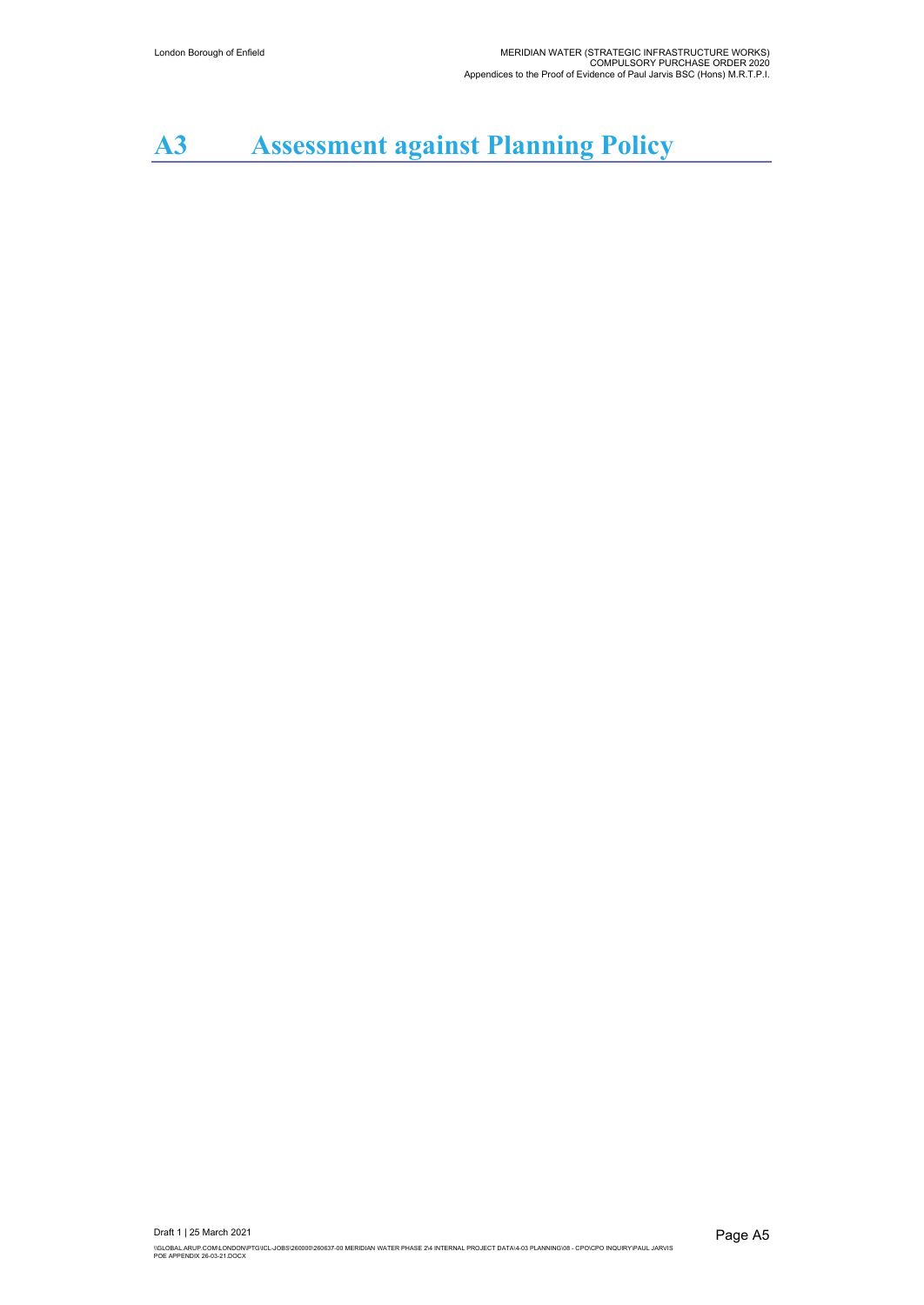## **NPPF**

## **Section 2: Achieving sustainable development**

- 1.1 The NPPF defines the purpose of the planning system as being to contribute to the achievement of sustainable development, meaning that the planning system has three overarching objectives, which are interdependent and need to be pursued in mutually supportive ways, so that opportunities can be taken to secure net gains across each of the different objectives:
	- a) **An economic objective** to help build a strong, responsive and competitive economy, by ensuring that sufficient land of the right types is available in the right places and at the right time to support growth, innovation and improved productivity; and by identifying and coordinating the provision of infrastructure;
	- b) **A social objective** to support strong, vibrant and healthy communities, by ensuring that a sufficient number and range of homes can be provided to meet the needs of the present and future generation; and by fostering a well-designed and safe built environment, with accessible services and open spaces that reflect current and future needs, and mitigating and adapting to climate change, including moving to a low carbon economy.
	- c) **An environmental objectiv**e to contribute to protecting and enhancing our natural, built and historic environment; including making effective use of land, helping to improve biodiversity, using natural resources prudently, minimising waste and pollution, and mitigating and adapting to climate change, including moving to a low carbon economy.
- 1.2 For decision-making, Paragraph 11 sets out that local planning authorities should apply a presumption in favour of sustainable development:
	- a) Approving development proposals that accord with an up-to-date development plan without delay; or
	- b) Where there are no relevant development plan policies, or the policies which are most important for determining the application are out-of-date, granting permission unless:
	- i) The application of policies in this Framework that protect areas or assets of particular importance provides a clear reason for refusing the development proposed; or
	- ii) Any adverse impacts of doing so would significantly and demonstrably outweigh the benefits, when assessed against the policies in this Framework as a whole.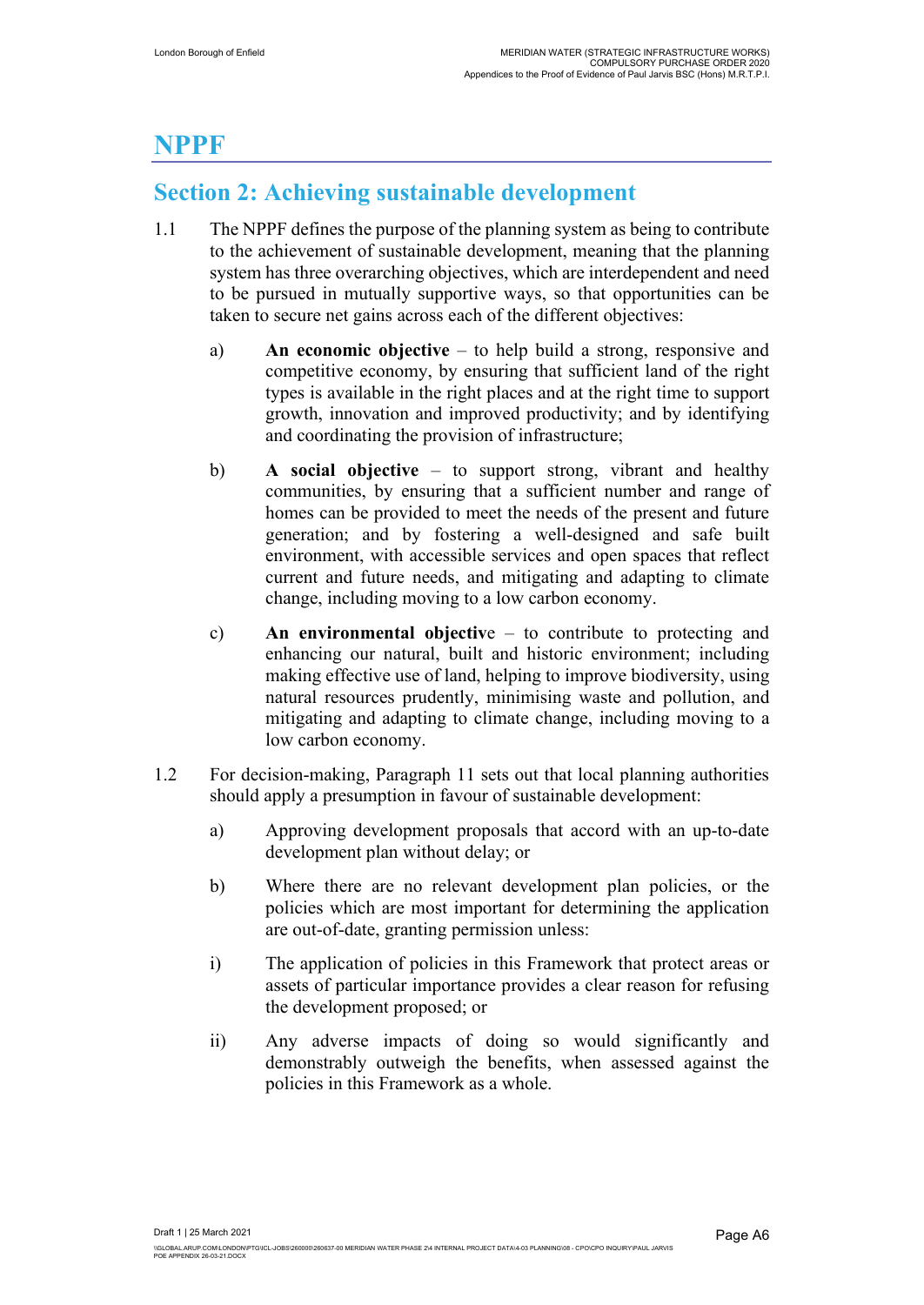#### **Assessment**

- 1.3 The SIW support not only sustainable modes of transport in an area of significant planned growth but also secures net gains across the economic, social and environmental objectives of sustainable development enshrined in the NPPF. The SIW addresses key elements to delivering a sustainable development at Meridian Water by providing:
	- i) a strategy to deal with flood risk both fluvial and surface water;
	- ii) a new east-west link to improve connectivity and active travel opportunities for future residents to access local services and public transport nodes, reducing reliance on the private motor vehicle;
	- iii) additional pedestrian and cycle connections north-south and improved links to the existing network;
	- iv) enhancement to the biodiversity value of the site through the naturalisation of part of Pymmes Brook and the creation of two new parks;
	- v) the use of SUDS features throughout the public realm; and
	- vi) the provision of the necessary infrastructure to facilitate future connectivity to the decentralised energy network.
- 1.4 In this respect the development is considered to address the requirements of this chapter of the NPPF.

### **Section 6: Building a strong, competitive economy**

1.5 Paragraph 80 requires planning decisions to help create the conditions in which businesses can invest, expand and adapt; placing significant weight on the need to support economic growth and productivity, taking into account both local business needs and wider opportunities for development.

#### **Assessment**

- 1.6 I consider that the SIW accords with the NPPF as in addition to supporting the delivery of much-needed housing, the Development enables the delivery of a new mixed-use neighbourhood comprising a new local centre and modern workspace suited to the needs of the modern economy. Meridian Water is currently underutilised and either vacant or occupied primarily by storage and distribution uses, which offer scope for significant intensification and upgrading of the site's employment offer. The consented SIW will enable the next phase of redevelopment at Meridian Water comprising mixed-use residential-led development of up to 2,300 homes and a new local centre as well as the wider delivery of the Scheme including around 5,000 homes which have planning policy support.
- 1.7 In addition, the delivery of the SIW will create approximately 1,500 net new full-time jobs and thousands of jobs during construction with opportunities for apprenticeships for local people. The SIW will also increase economic activity by reason of increased employment and expenditure during the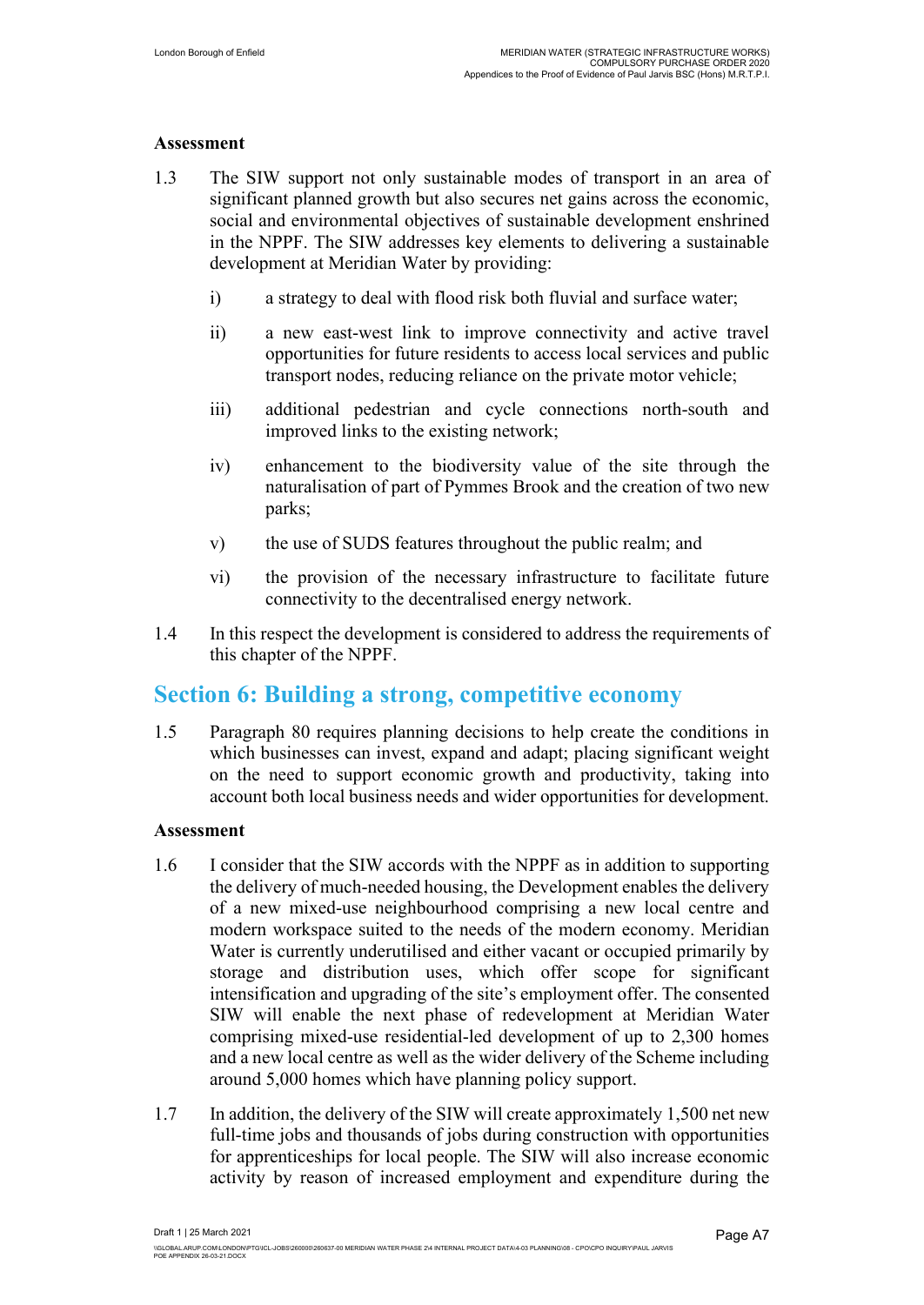construction phase of the Scheme; and will increase economic activity by reason of increased employment and expenditure during the operational phase of the Scheme and the introduction of expanded residential uses.

### **Section 9: Promoting sustainable transport**

1.8 Paragraph 102 requires transport issues to be considered so that potential development impacts on transport networks are assessed and addressed and that patterns of movement, streets, parking and other transport considerations are integrated into scheme design and contribute to high quality places. Paragraph 110 sets out a hierarchy of priorities, giving priority to pedestrian and cycle movements, facilitating public transport and maximising the catchment area for public transport services. Paragraph 111 requires all developments generating significant amounts of movement to provide a travel plan and transport assessment, so that likely impacts of the proposal can be assessed.

#### **Assessment**

- 1.9 The transport and highway interventions have been informed by placemaking considerations as part of the site-wide masterplanning process in accordance with the principles set out in paragraph 102 of the NPPF.
- 1.10 The layout of the Central Spine Road and Leeside Link Road, for example, have also been designed in order to maximise the catchment area for bus services and facilitate high quality public transport services, in accordance with paragraph 110 of the NPPF.
- 1.11 As set out in NPPF paragraph 109, development should only be prevented or refused on highways grounds if there would be an unacceptable impact on highway safety, or the residual cumulative impacts on the road network would be severe. The Transport Assessment (TA) (submitted with the SIW Planning Application) demonstrates that the transport impacts associated with the SIW, with proposed mitigation, are acceptable. The case officer agreed with the conclusions of the TA and that the impacts on the highway network had been appropriately assessed – planning permission was therefore granted. Members also agreed that the transport impacts, with mitigation, were acceptable and granted planning permission.

### **Section 11: Making effective use of land**

1.12 Section 11 of the NPPF promotes the effective use of land in meeting the need for homes and other uses, while safeguarding and improving the environment and ensuring safe and healthy living conditions.

#### **Assessment**

1.13 As noted in the SIW Planning Application committee report, the SIW are necessary to unlock the development potential of this significant brownfield site by providing key infrastructure to support a new residential community of circa 5,000 homes and 1,500 jobs. The SIW Planning Application included a comprehensive package of works to address: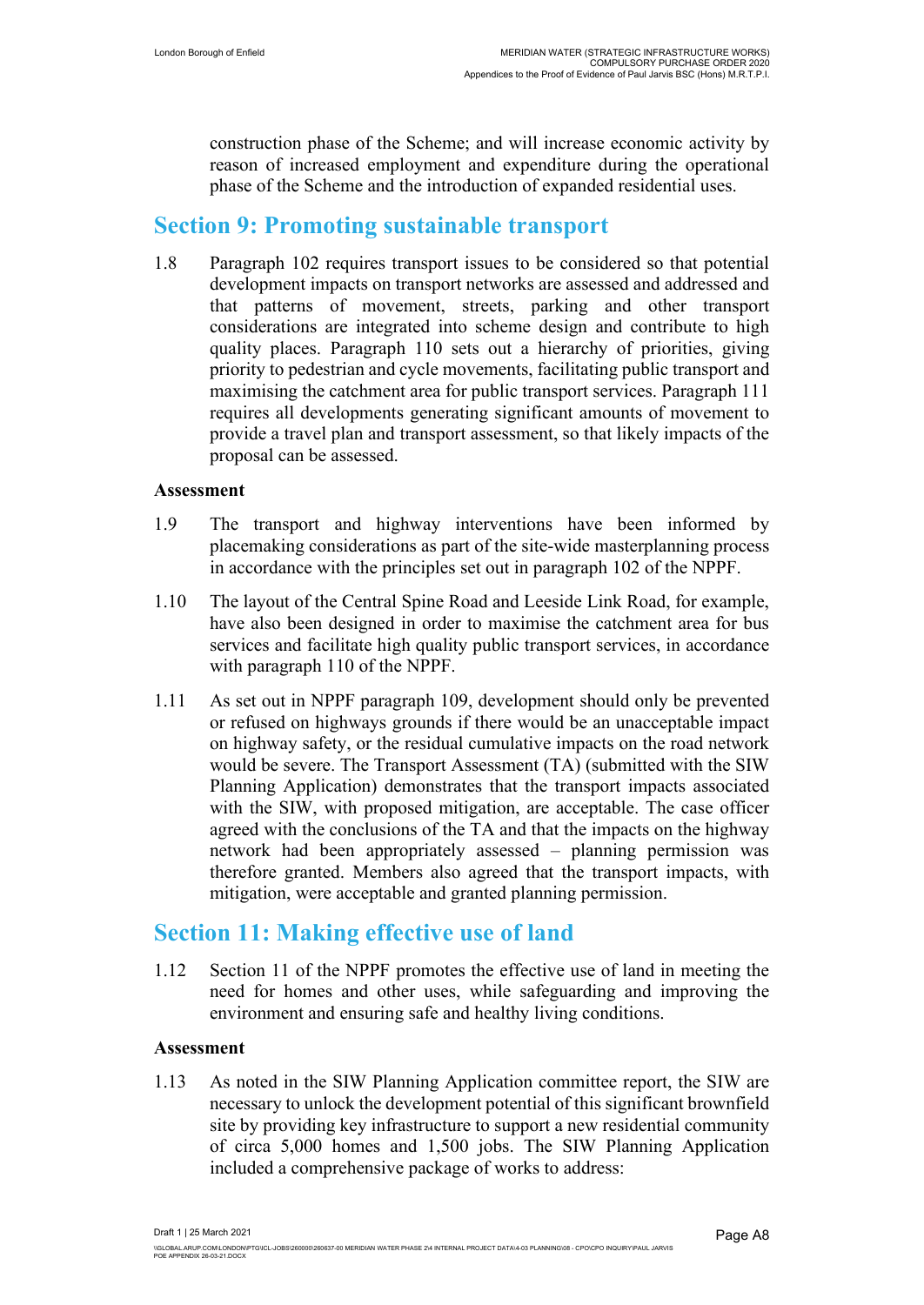- i) Flood risk across the site by taking a site wide approach and creating developable plots to support the Phase Two Planning Application, whilst delivering compensatory storage within the LVRP;
- ii) Creating a network of green infrastructure to deliver multiple benefits for future residents and the wider community, including biodiverse habitats, high quality open spaces and incorporating flood risk alleviation measures;
- iii) East-west and north south severance by providing a new east-west Central Spine Road and Leeside Link Road, prioritising pedestrians, cyclists and public transport users;
- iv) Post- industrial legacy of contamination by remediating the site at the same time as relevelling the site for the purpose of addressing flood risk; and
- v) Delivering the key utilities infrastructure corridors required to support the scale of housing and employment growth envisaged across the site.
- 1.14 Having regard to making the most efficient use of land, I consider that the SIW accord with this chapter of the NPPF.

### **Section 12: Achieving well-designed places**

1.15 Section 12 promotes the creation of high-quality buildings and places.

### **Assessment**

1.16 As supported by the planning officer's conclusions in the SIW Planning Application Committee Report, the design of the SIW has been informed by a master planned approach to development, and has been subject to extensive review by statutory and non-statutory agencies and the Design Review Panel throughout, to ensure all comments and opinions were fully considered and taken into account. In design terms, I consider that the SIW conform with this chapter of the NPPF.

### **Section 13: Protecting Green Belt**

1.17 Paragraph 133 of the NPPF is clear that the Government attaches great importance to Green Belts, the fundamental aim being to protect urban sprawl by keeping land permanently open. Paragraph 141 sets out that local planning authorities should plan positively for the beneficial use of Green Belts. Paragraph 146 sets out that engineering operations are not considered to be inappropriate development in the Green Belt.

#### **Assessment**

- 1.18 The SIW includes flood alleviation works, earthworks and landscaping within the LVRP, which is designated Metropolitan Green Belt land. As these works comprise engineering works, I do not consider that they constitute inappropriate development in the Green Belt.
- 1.19 The appropriateness of the SIW was accepted by the Council's Planning Committee. The case officer's report stated "These proposed works would preserve the openness of the Green Belt, see an enhancement of visual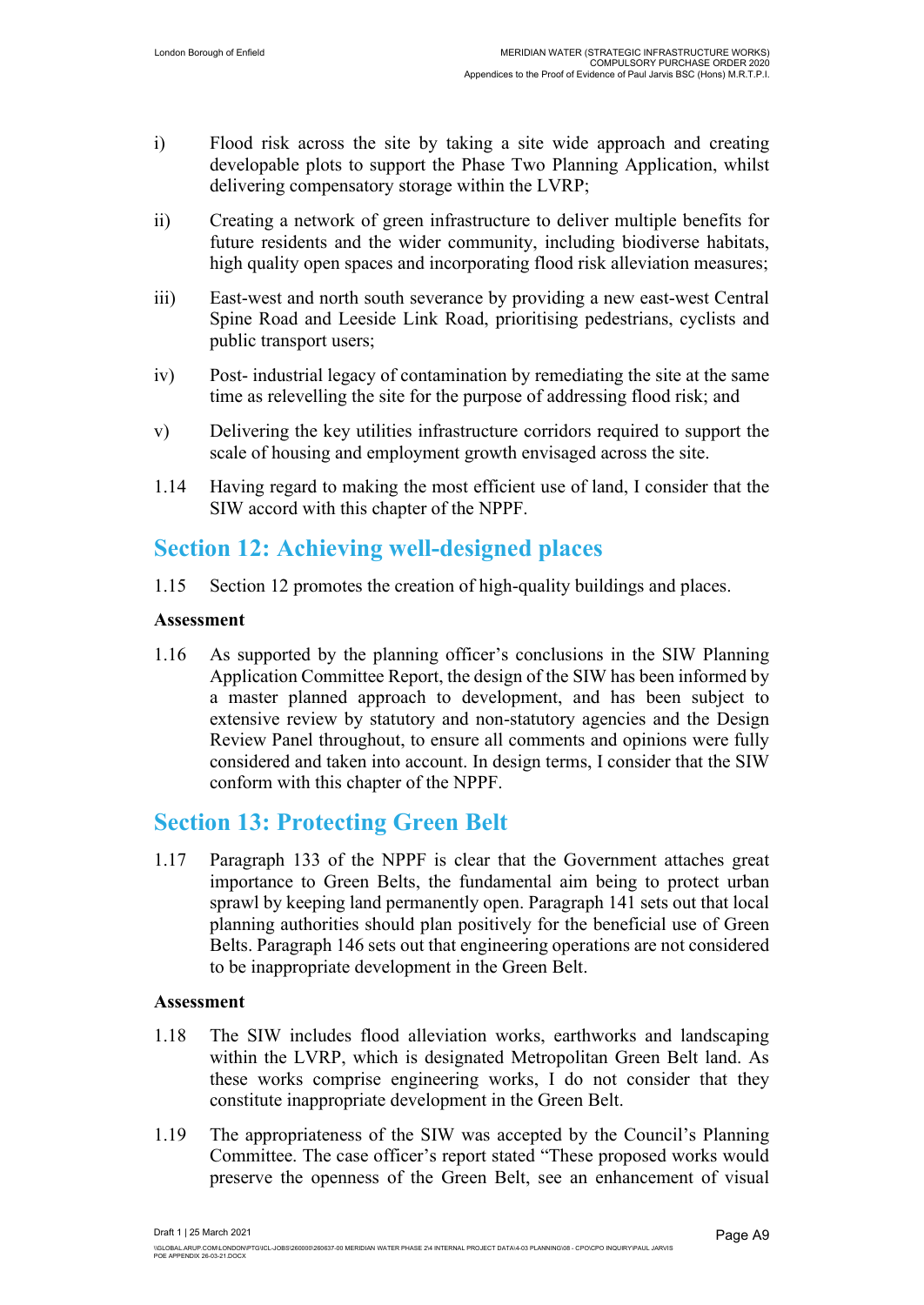amenity, biodiversity and recreational value of the land, with clear demarcation of Green Belt from the urban area established by Harbet Road. The development is appropriate development in the Green Belt and is supported.". The GLA also confirmed that "The proposed works would see an enhancement in the visual amenity, biodiversity and recreational value of the land, through the removal of existing hard standing and landscaping works to provide a new publicly accessible park. The proposals will restore the verdant character and openness of the Green Belt land with clear demarcation of Green Belt and the urban area established by Harbet Road. Accordingly, the development is appropriate development within Green Belt and is supported."

### **Section 14: Meeting the challenge of climate change, flooding and coastal change**

1.20 Section 14 of the NPPF deals with planning for climate change and flood risk – where development is necessary in areas at highest existing or present risk of flooding, Paragraph 155 requires development to be made safe for its lifetime without increasing flood risk elsewhere. Paragraph 165 sets out that major developments should incorporate sustainable drainage systems unless there is clear evidence that this would be inappropriate.

#### **Assessment**

1.21 As required by the NPPF the Flood Risk Assessment (FRA) that accompanied the SIW application provides evidence satisfying the Sequential Test. The Core Strategy High Level Sequential Test justifies the steering of new development towards the identified Strategic Growth Areas, including Meridian Water. The FRA demonstrates that the Development would provide wider sustainability benefits to the community that outweigh the flood risk, and (as also confirmed in the evidence of Joe Nunan) that the development will be safe for its lifetime accounting for the vulnerability of its users, without increasing flood risk elsewhere and will reduce flood risk overall.

### **Section 15: Conserving and enhancing the natural environment**

1.22 Paragraph 170 requires planning decisions to contribute to and enhance the natural and local environment. When determining planning applications, Paragraph 175 requires local planning authorities to encourage development which incorporates biodiversity improvements in and around developments, especially where this can secure measurable net gains for biodiversity.

#### **Assessment**

1.23 Paragraphs 170 and 175 of the NPPF recognise that the planning system should aim to conserve and enhance the natural and local environment by minimising impacts on biodiversity and providing net gains in biodiversity where possible.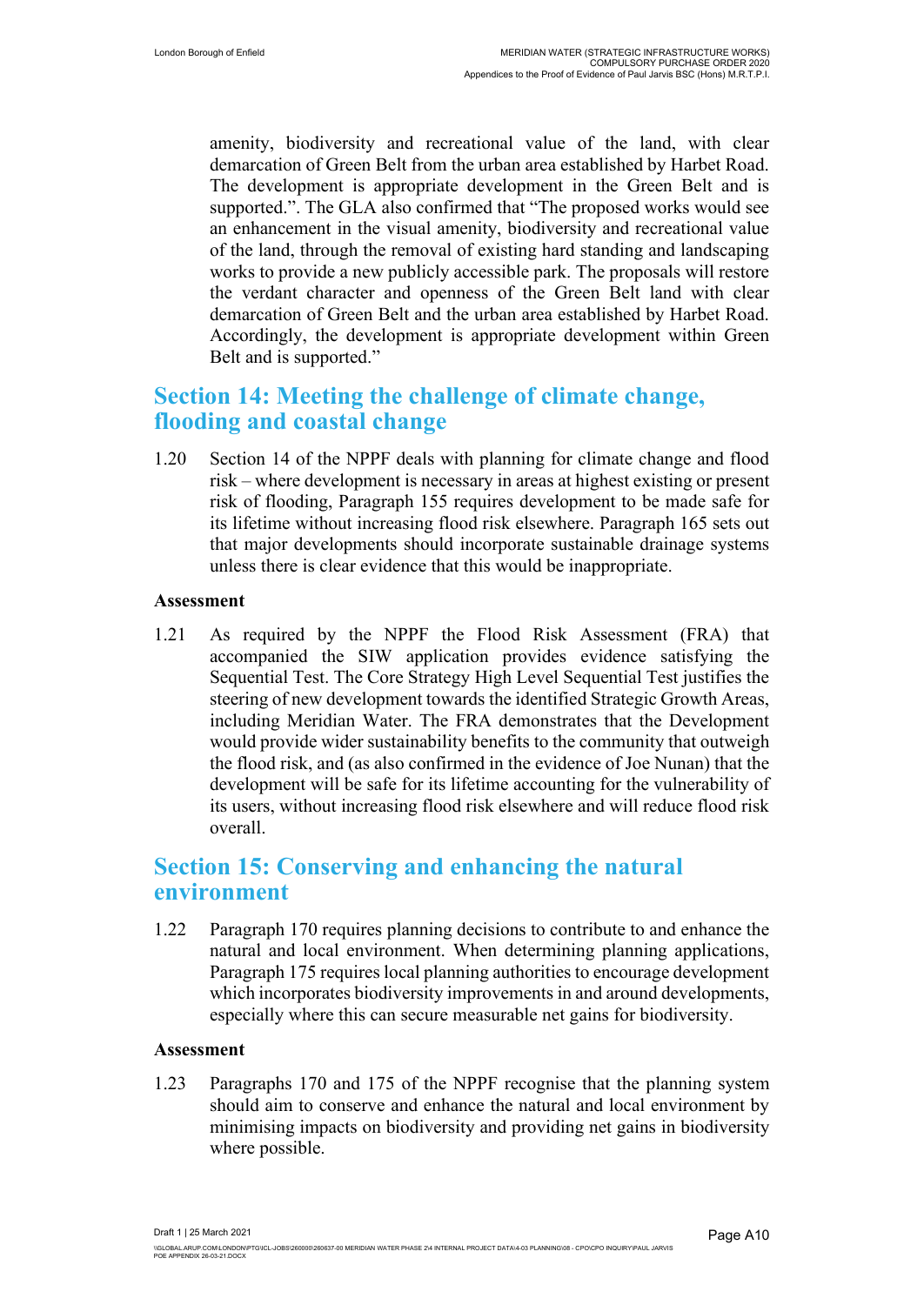- 1.24 The Ecology Chapter of the Environmental Statement (ES) submitted with the SIW Planning Application takes account of existing habitats and the potential ecological effects of the proposed development. It concluded that the proposed development would cause no likely significant adverse effects relating to ecology. The Development will result in a significant biodiversity net gain, reflecting the multiple benefits of the proposed natural flood management approach to increasing flood alleviation storage and infrastructure and associated habitat for a range of plant and animal species. The proposed naturalisation of Pymmes Brook will also create an ecologically richer environment, where the waterway is currently channelised.
- 1.25 Natural England considered that the proposed development would not have any significant adverse impacts on designated sites and raised no objection.
- 1.26 I therefore consider that the SIW complies with the relevant ecology and natural environment provisions of the NPPF.

### **Assessment of Phase Two against the NPPF**

1.27 More generally in relation to the Phase 2 proposals, which will be facilitated by the SIW:

### 1.28 **Sustainable Development**

- 1.29 The presumption in favour of sustainable development is at the heart of the NPPF.
- 1.30 I consider that the mixed-use nature of Phase Two creates a sustainable new neighbourhood, in order to minimise distances between employment opportunities, services and public transport and support active modes of travel. The Council agreed with this assessment. In reaching its decision, the Council considered that amongst other matters, the design code (submitted with the Phase Two application) encouraged future development to be highly sustainable and the details of each phase of the development would be secured through reserved matter applications and conditions.

### **Housing Delivery**

- 1.31 The NPPF outlines the Government's commitment of significantly boosting the supply of homes and supporting economic growth. The NPPF is particularly supportive of urban regeneration.
- 1.32 There is a clear and pressing need for housing in the London Borough of Enfield. Phase Two will deliver up to 2,300 residential units with the housing mix of the Scheme addressing multiple policy objectives, including an appropriate mix of housing types and sizes, as well as tenure mix.
- 1.33 The quantum of housing delivery will make a substantial contribution to meeting Enfield's and London's housing needs with the residential provision supporting the growth and regeneration of the area. The design of Phase Two maximises the waterfront location of the development site; contributes to placemaking objectives for a new urban mixed-use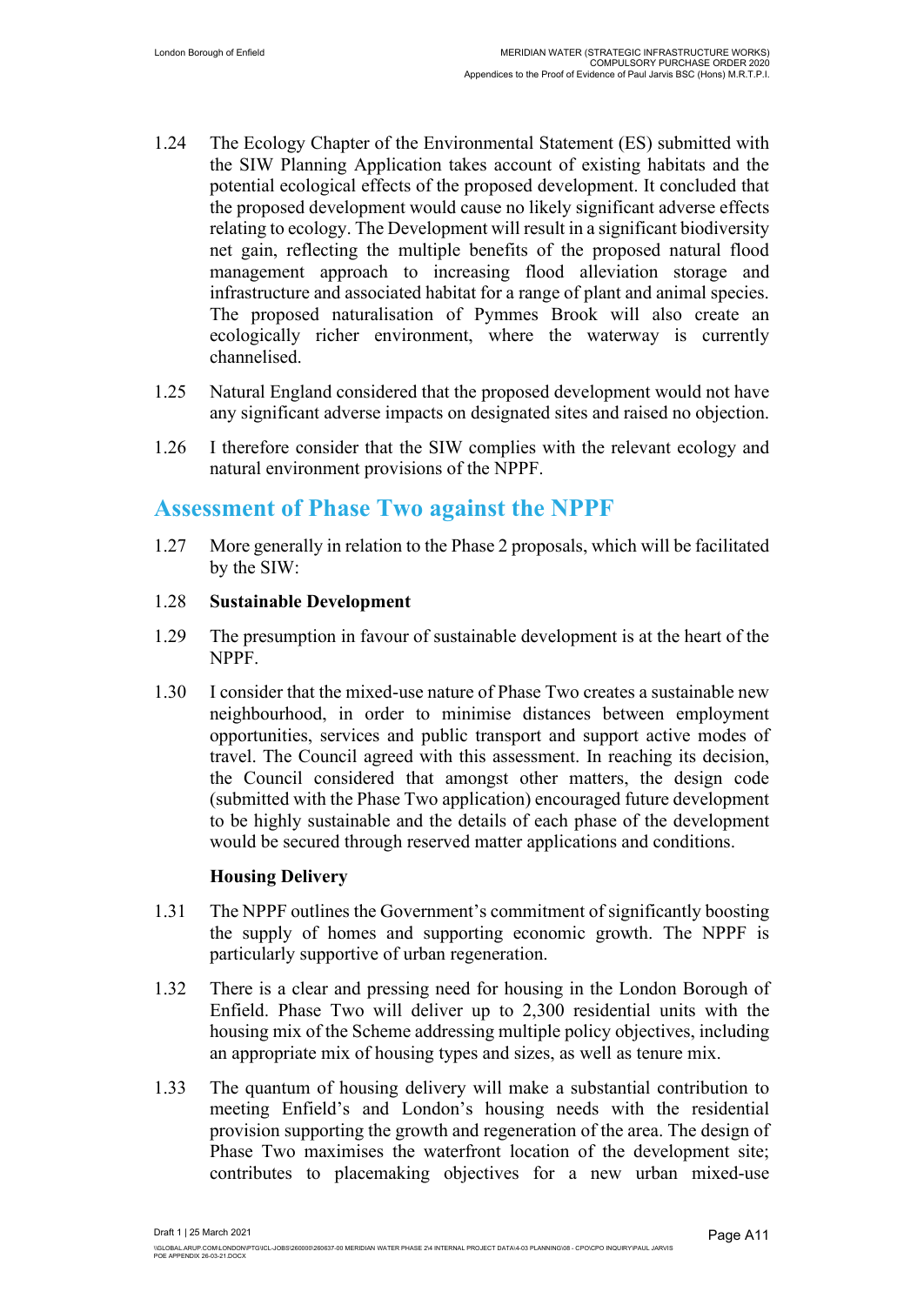community at Meridian Water and optimises housing delivery in a location to be well-served by public transport, green and social infrastructure.

- 1.34 Phase Two will also significantly boost local affordable housing supply and contribute to the creation of a mixed and balanced community at Meridian Water.
- 1.35 In terms of housing delivery, in 2020 Enfield failed to meet 75% of their housing targets in the preceding three years. As a consequence the "presumption in favour of sustainable development category" is triggered as a consequence of the Council failing to meet the 'Housing Delivery Test' (HDT) – the HDT being an annual measurement of housing delivery introduced by the government through the NPPF. What this means in practice, is that applications for new homes should be considered with more weight by planning committee and the planning service.
- 1.36 The Council is also updating its Housing Action Plan (2019) and is expected to be published shortly. The new Housing Action Plan, amongst other areas of action, will emphasise the role of council housebuilding and regeneration in delivering new homes. Lack of development in the borough means the Council has to take a proactive role in council housebuilding and assess the barriers to delivery. It is clear that the delivery of Meridian Water provides the Borough with a significant opportunity for growth.
- 1.37 I consider that the housing provision in Phase Two alone but also as part of the wider Scheme - accords with the NPPF as it will significantly boost local housing supply (thereby helping to address the Council's historical under delivery of housing) and contribute to the creation of a mixed and balanced community at Meridian Water.. The case officer also confirmed in the Phase Two committee report that the development as proposed remained acceptable.

### **Transport**

- 1.38 As set out in NPPF paragraph 109, development should only be prevented or refused on highways grounds if there would be an unacceptable impact on highway safety, or the residual cumulative impacts on the road network would be severe.
- 1.39 Paragraph 122 sets out how planning decisions should support development that makes efficient use of land, taking into account the availability and capacity of both existing and proposed infrastructure, including the potential for further improvement and the scope to promote sustainable travel modes that limit future car use.
- 1.40 Phase Two embeds the Healthy Streets Approach into the design of the Scheme and a Constructions Logistics Plan was also submitted with the application. The TA was developed in close liaison with TfL as the Strategic Highway Authority and the Council as the Local Highway Authority. The TA includes a full transport impact assessment and demonstrated that the transport impacts associated with Phase Two, with proposed mitigation, were acceptable.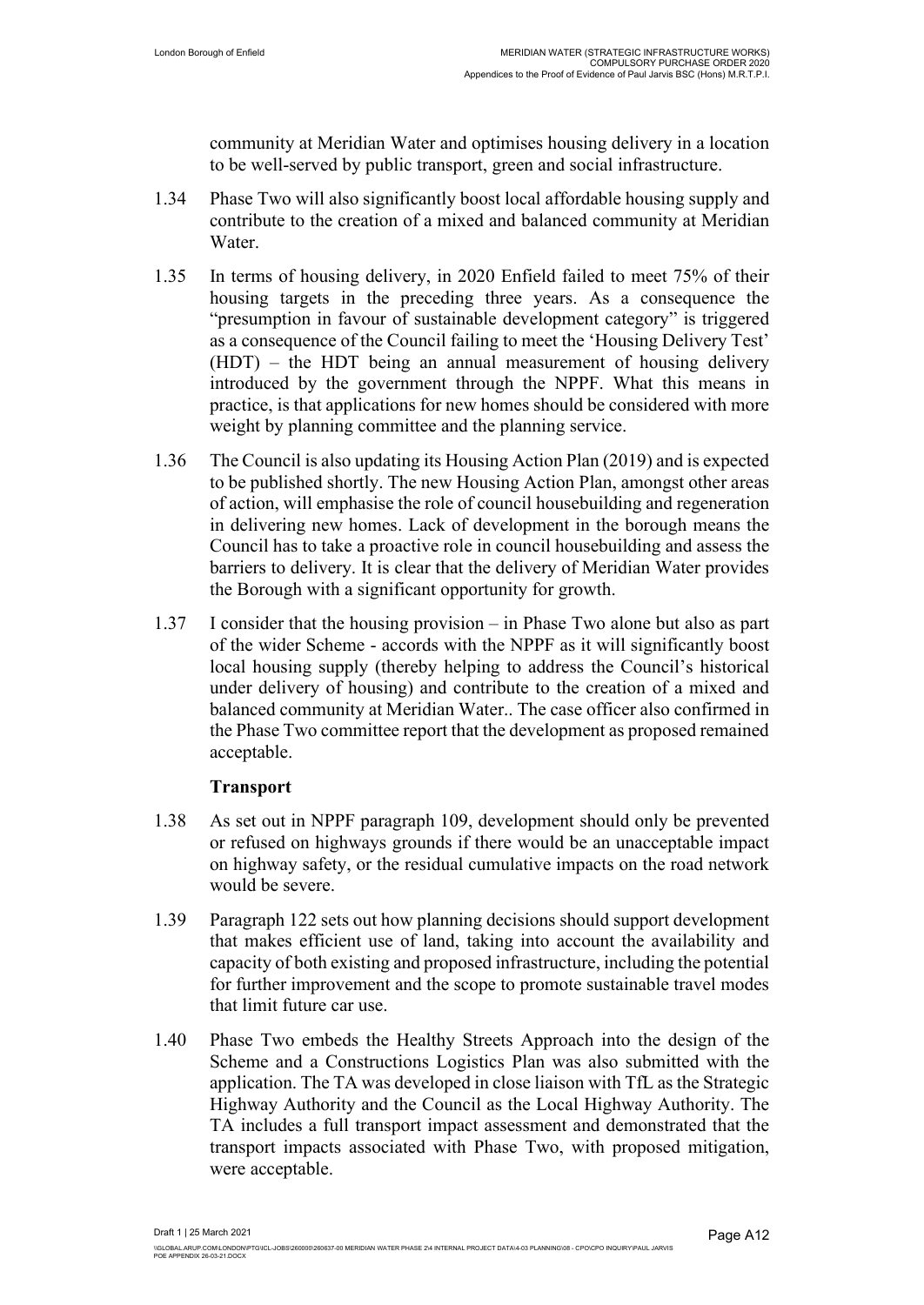1.41 I consider that, in transport and highway terms, Phase Two accords with this chapter of the NPPF.

### **Climate Change and Flooding**

- 1.42 As set out above, the NPPF seeks to address the challenge of climate change and flooding. The FRA, submitted with Phase Two, demonstrates how the proposals met the requirements of the Sequential and Exception Tests and how the proposals had been designed as part of a comprehensive sitewide approach to managing flood risk across Meridian Water generally. The flood mitigation strategy for Phase Two includes raising ground levels within the application site and conveying flood water to the Pymmes Brook and also the LVRP by the flood conveyance channel to come forward under the SIW.
- 1.43 I consider Phase Two accords with this chapter of the NPPF.

### **Natural Environment**

- 1.44 The NPPF seeks to conserve and enhance the natural environment. Phase Two includes a new 2ha park known as Brooks Park, 0.79ha public open space comprising of riverside linear open space (0.34ha); Salmons Brook linear open space (0.14ha); riverside square (0.1ha) and community streets (0.21ha) alongside smaller communal open spaces within urban squares. The Pymmes Brook will be re-naturalised which will include moving a section of river from its current concreted lined bed to a new naturally lined channel which will meander through the park surround by parklands and a boardwalk. The river will then re-join the existing concrete lined channel in the south and north of the naturalisation area. Green infrastructure will also be provided across the site through rain gardens, soft landscaped filter strips and ponds.
- 1.45 Phase Two as part of the wider Scheme has been designed to avoid and minimise ecological impacts, mitigate effects where necessary and provide ecological enhancements and accords with NPPF principles.

#### **Conclusion**

- 1.46 With regards to the NPPF, the document emphasises that the purpose of the planning system is to contribute to the achievement of sustainable development; that there are three dimensions to sustainable development: economic, social and environmental; and that planning authorities should seek opportunities to achieve the promotion of these dimensions through the application of its policies. The NPPF encourages the use of sustainable and non-car modes of travel.
- 1.47 I consider that the SIW and Phase Two (also being integral to the delivery of the wider Scheme) are in accordance with the NPPF and secure net gains across the economic, social and environmental objectives of sustainable development enshrined in the NPPF. This is confirmed by planning permission having been granted for the SIW and the 11 March 2021 resolution to grant planning permission for Phase Two.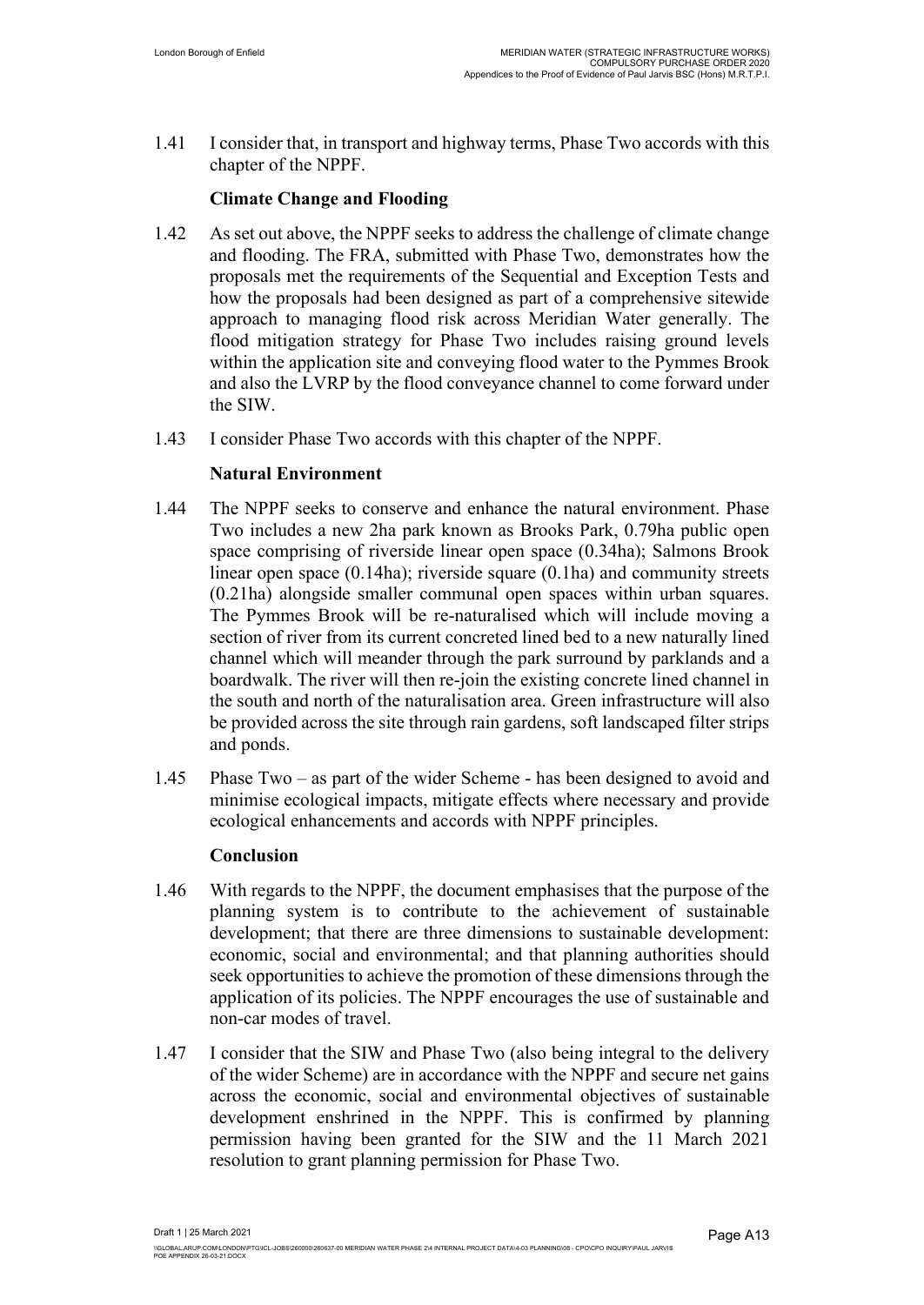# **The Development Plan**

## **The London Plan**

- 2.1 The London Plan was adopted on 02 March 2021. The London Plan provides the strategic spatial strategy within Greater London and forms part of the Council's Development Plan. The London Plan identifies a number of objectives to: optimise the potential of development sites; make the most sustainable and efficient use of land, particularly in areas of good public transport; improve the quality of life; deliver high quality new homes; mitigate and adapt to climate change; and secure a more attractive, well designed green city.
- 2.2 The planning statements accompanying the SIW and Phase Two applications provided a detailed assessment of the proposals against (the then) Draft New London Plan polices with the case officer reports assessing both applications against the Intend to Publish London Plan policies. I touch on relevant matters as appropriate given that the majority of policies remain unaffected in comparison to the London Plan 2021.
- 2.3 Policy SD1 Opportunity Areas (OA) in the London Plan refers to areas capable of accommodating substantial numbers of new homes and employment. Policy SD1 seeks to ensure the areas' potential is fully realised - with the Lee Valley OA (in which Meridian Water is situated) showing an indicative capacity for 21,000 new homes (2019 - 2041) and 13,000 new jobs (Table 2.1).
- 2.4 Paragraphs 2.1.29 and 2.1.30 of the London Plan also recognise that the four-trains-per-hour service on the West Anglia Mainline will support development and regeneration at Meridian Water, ahead of Crossrail 2. Policy GG2 further emphasises that decision-makers should prioritise Opportunity Areas for development, in order to make best use of land. Policy SD2 requires that boroughs should support development in Opportunity Areas which creates employment opportunities and housing choice.
- 2.5 The London Plan sets out housing targets 66,000 (para. 1.4.3) new homes per annum (with evidence suggesting that 43,000 of them should be genuinely affordable). A significant number of homes are needed in Enfield over the coming years in order to meet current and future need. The Council's 10-year target (2019/20 – 2028/29) for net housing completions is 12,460.

### **Assessment**

2.6 In terms of the SIW, the GLA recognised that the proposals enabled the redevelopment of brownfield land identified for major redevelopment within the local development plan and within the Upper Lea Valley Opportunity Area in line with the master plan proposals in place for the site. The GLA agreed that the principle of the SIW were in line with London Plan Policy and supported strategic growth aspirations for the site.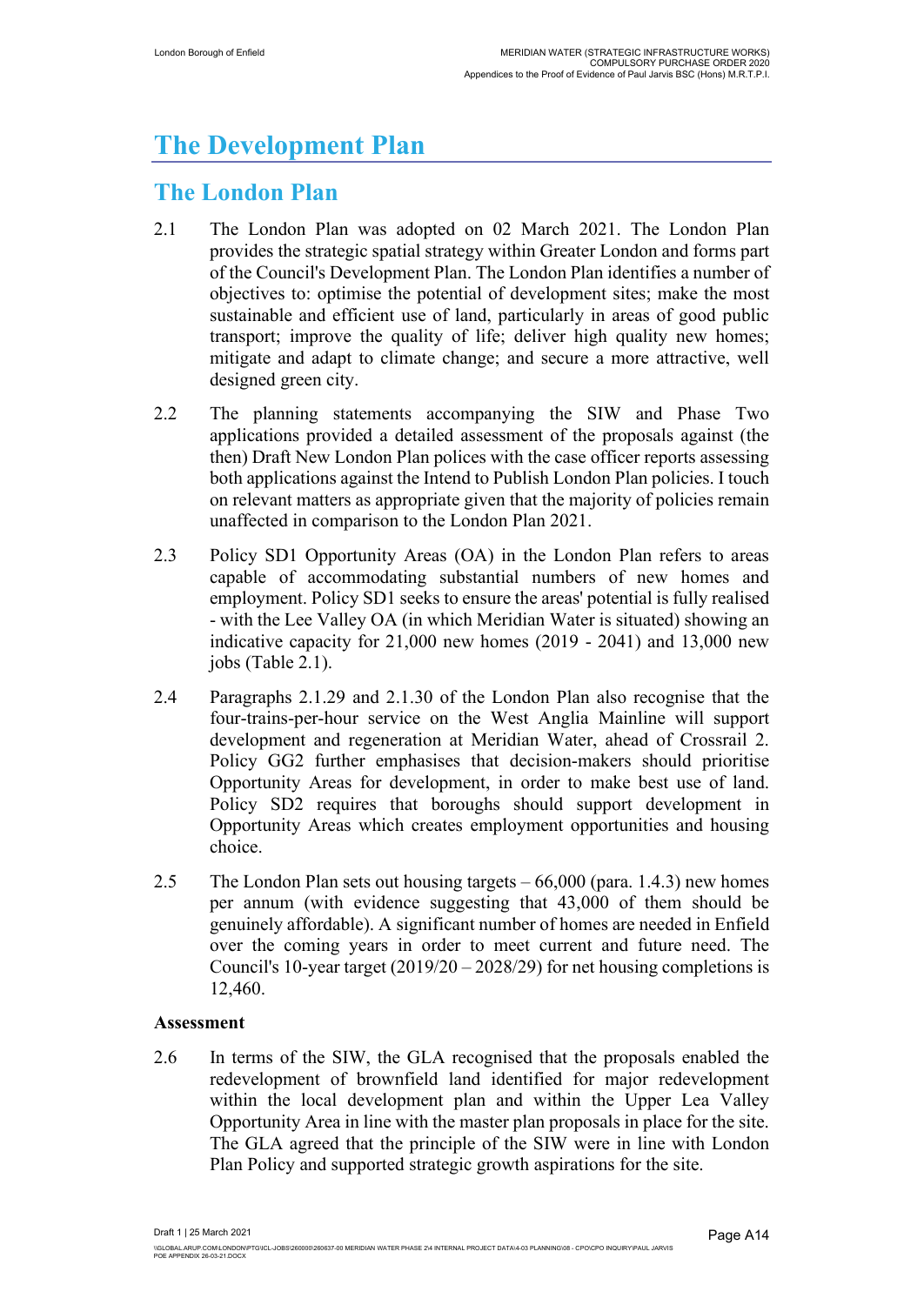- 2.7 The GLA also acknowledged that the SIW would see an enhancement in the visual amenity, biodiversity and recreational value of the land, through the removal of existing hard standing and landscaping works to provide a new publicly accessible park. The SIW would restore the verdant character and openness of the Green Belt land with clear demarcation of Green Belt and the urban area established by Harbet Road. Accordingly, the relevant SIW were appropriate development within Green Belt and were supported. The approach to flood risk management, drainage and provision of open space were similarly strongly supported and considered to be in accordance with the (at that time) draft London Plan policies.
- 2.8 With regards to Phase Two, whilst the GLA's Stage 1 response confirmed that whilst the application was broadly supported, they wished to raise a number of detailed matters relating to compliance with London Plan and Draft London Plan policy. Subsequently and prior to Planning Committee, the applicant addressed these matters to the satisfaction of the case officer and Members. Officers concluded that Phase Two was supported in strategic planning terms by the GLA; the proposals represented and optimised the potential benefits for the site, the surrounding area and the local community and would bring much needed housing to the borough including affordable housing.
- 2.9 Having regard to the above, relevant policies of the London Plan as well as the proposed Phase Two conditions and draft S106 Agreement, I consider the SIW and Phase Two to be in general accordance with London Plan policy. Phase Two making a significant contribution to increased housing supply within LBE.

### **Upper Lee Valley Opportunity Area Planning Framework**

- 2.10 The Development is situated within the Upper Lee Valley Opportunity Area with the London Plan recognising that the area provides a range of development opportunities for higher density development.
- 2.11 The Upper Lee Valley Opportunity Area Planning Framework ('ULVOAPF') was adopted by the Mayor as Supplementary Planning Guidance in July 2013 and identifies growth at Meridian Water as one of the eight key objectives of the OAPF.
- 2.12 Section 7 of the ULVOAPF sets out guiding principles for the development of Meridian Water, which includes an ambition for 5,000 new homes and 3,000 new jobs across the masterplan area based upon numbers in the former Central Leeside Area Action Plan (see Section 4.4). It also highlights objectives of improving transport connectivity; delivery sustainability across the area; and improving health and lifestyles, particularly through improved green links. In particular the document highlights the need to open up connectivity east-west within and beyond Meridian Water to provide greater access to the surrounding communities and the nearby LVRP.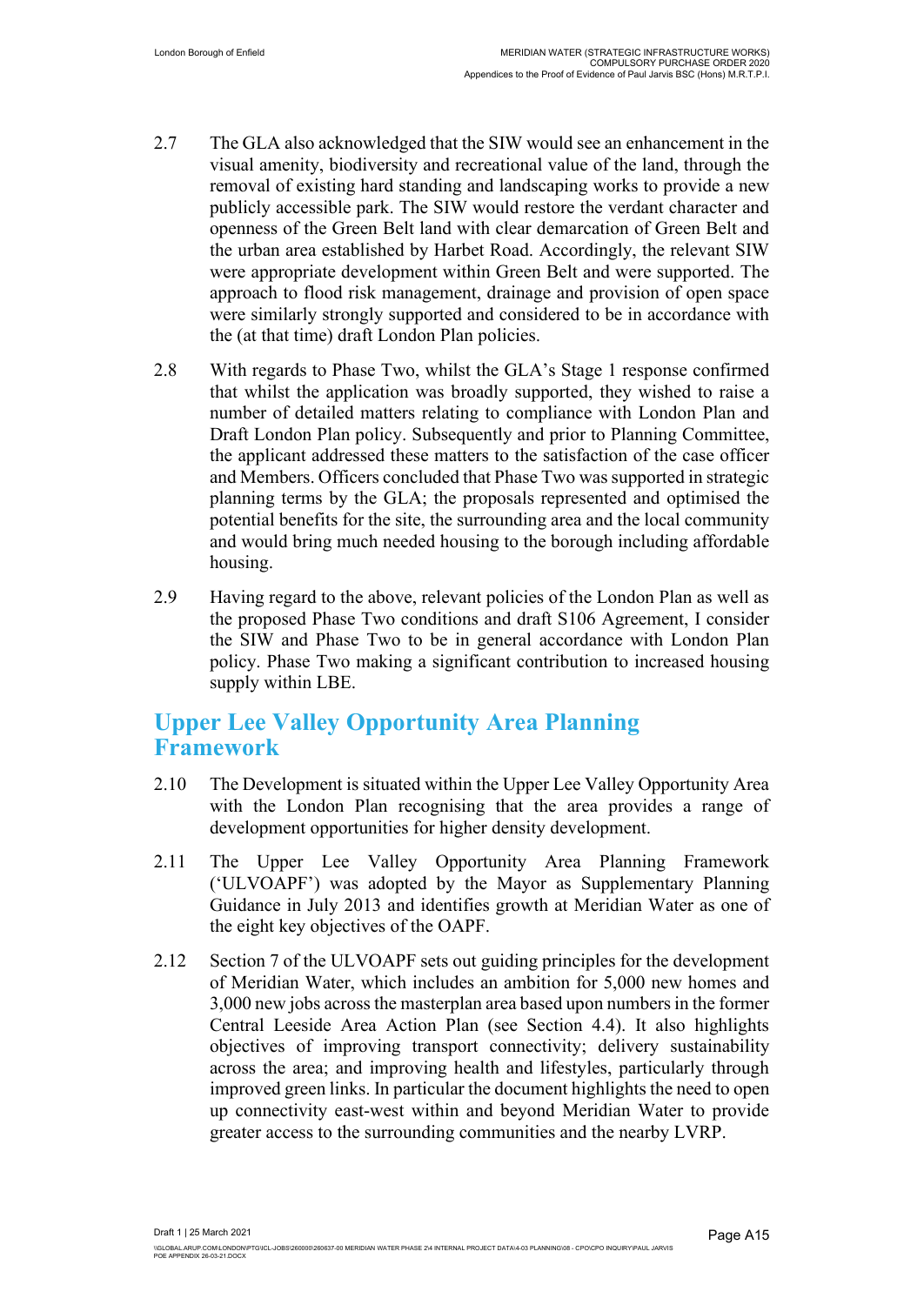2.13 Having regard to ULVOAPF and its guiding development principles it is considered that both the SIW and Phase Two are in accordance with the objectives of the ULVOAPF.

### **The Enfield Plan: Core Strategy 2010-2020**

- 2.14 The Core Strategy 2010-20 provides the overarching policy context for the borough and the DMD sets out detailed policies and standards against which planning applications will be assessed. Both documents provide policies of relevance to the SIW and Phase Two.
- 2.15 Core policy 2 states that the Council will plan to meet the housing growth targets as set out in the (former) London Plan for the fifteen-year period from 2010/11 to 2024/25 and will plan for the provision of approximately 11,000 new homes.
- 2.16 The Meridian Water area corresponds with the Place Shaping Priority Area Meridian Water as designated in The Core Strategy. Core policies 37 and 38 deal specifically with Meridian Water. Policy 37 states:

"At Meridian Water… …the potential of a new sustainable urban mixeduse community has been identified to play an important role in the delivery of planning and regeneration objectives, bringing forward in the region of 5,000 new homes and 1,500 new jobs."

2.17 Policy 38 states:

"Based on the evidence of initial growth scenarios in the Meridian Water Place Shaping Priority Area, the objectives of new development will be to create a new community by 2026 with up to 5,000 new homes, 1,500 new jobs and all the necessary infrastructure to support the community and attract families and new employers to the area."

2.18 Core policy 38 also supports infrastructure improvements at Meridian Water including specific mention of the Central Spine Road stating the following aims:

"A new spine running through the area, connecting all parts of Meridian Water, linking new and existing communities, the station and the Lee Valley Regional Park;

Improved connectivity, both north-south and east-west;"

- 2.19 There are justifications and explanations of these policies in paragraphs 9.9 to 9.15 of the Core Strategy.
- 2.20 The Core Strategy also supports the Council acquiring land to control new development and use of CPO powers in appropriate circumstances:

"Where opportunities arise, the Council will consider the acquisition of new sites in order to secure community benefit or control new development, which in some cases may provide an opportunity to generate revenue from its landholdings, which it can reinvest into the community." (paragraph 10.18)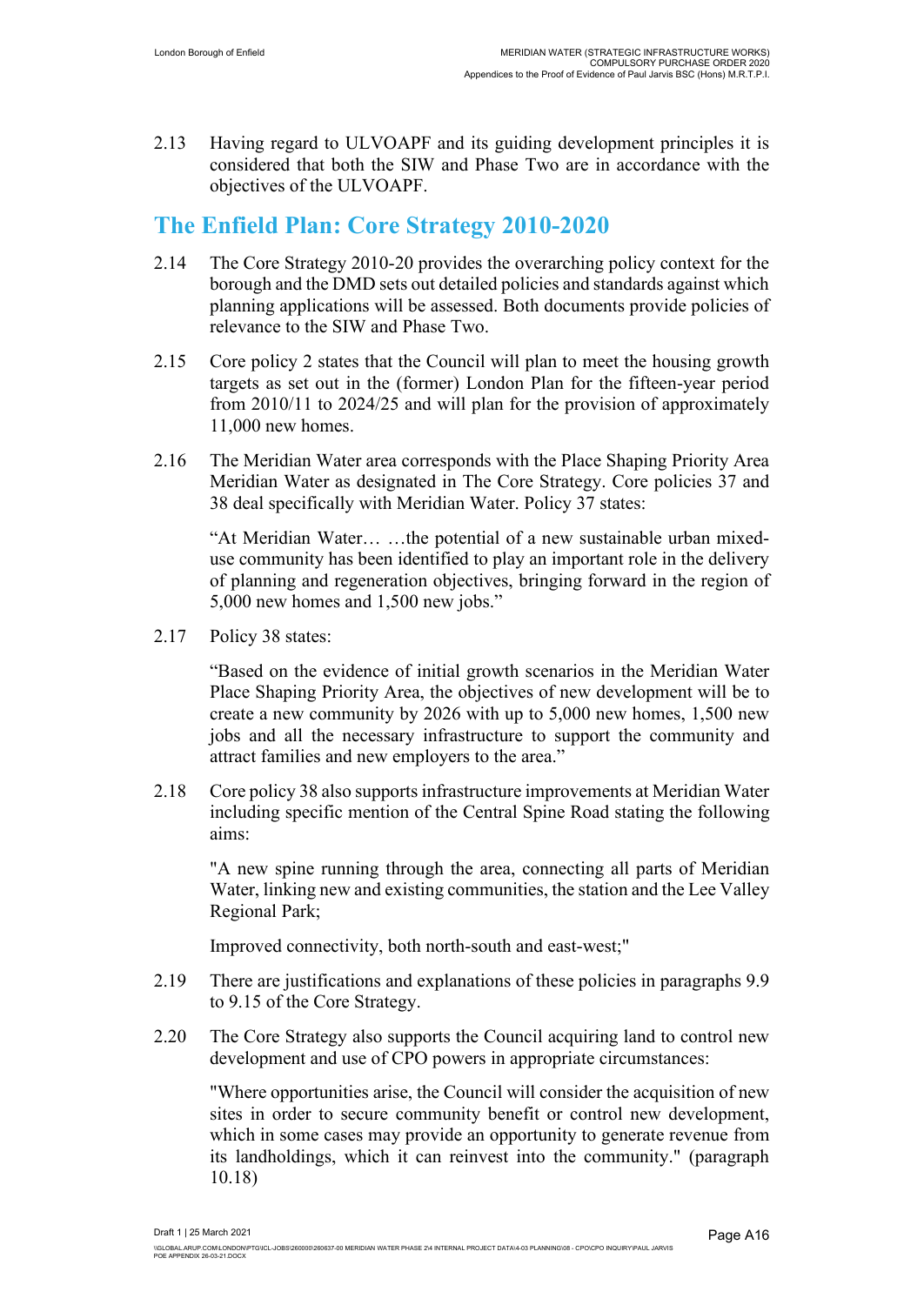"Where the Council does not own the land and it appears that development identified in the Core Strategy is not coming forward in a timely manner, the Council will use its compulsory purchase powers to allow development to progress." (paragraph 10.19)

#### **Assessment**

2.21 As set out in the Planning Committee reports and in the Planning Statements submitted with the SIW and Phase Two applications, both applications were considered to meet a range of objectives for Meridian Water and to be in accordance with relevant Core Strategy policy. I agree that both the SIW, Phase Two and indeed Scheme more generally are all in accordance with the Core Strategy.

### **The Edmonton Leeside Area Action Plan ('ELAAP')**

- 2.22 The ELAAP was first produced in November 2013 and adopted in its revised format in January 2020. The primary purpose of the ELAAP is to articulate in greater detail how the Core Strategy and relevant Development Management Document policies will be implemented, and to provide a more detailed policy framework to guide new development in the area. The ELAAP provides a policy basis supported by evidence modelling, to achieve the Core Strategy aim of approximately 5,000 homes and 1,500 net full-time jobs at Meridian Water.
- 2.23 Chapter 5 of the ELAAP deals specifically with Meridian Water. The Scheme is consistent with the principal aim of Chapter 5 of the ELAAP in bringing forward the regeneration of Meridian Water but the SIW are also specifically supported by Policy EL6 which discusses the Central Spine and Central Spine Corridor and states that the Council aims to "work with its partners and stakeholders to implement the Central Spine and maximise connectivity across Meridian Water".
- 2.24 The ELAAP makes clear how the Central Spine Road is fundamental to the development proposals for Meridian Water. It requires that development proposals that include part of the Central Spine Road must amongst other things:
	- i) Support the delivery of a continuous link route across Meridian Water and beyond;
	- ii) Incorporate the Central Spine in the design;
	- iii) Prioritise the route as the primary route for orientation, navigation and connectivity at Meridian Water;
	- iv) Show how other routes provide connectivity to the Central Spine and enable connectivity within and beyond Meridian Water;
	- v) Demonstrate how resident and employee access to supporting uses is maximised, including retail, health centres, open space and schools;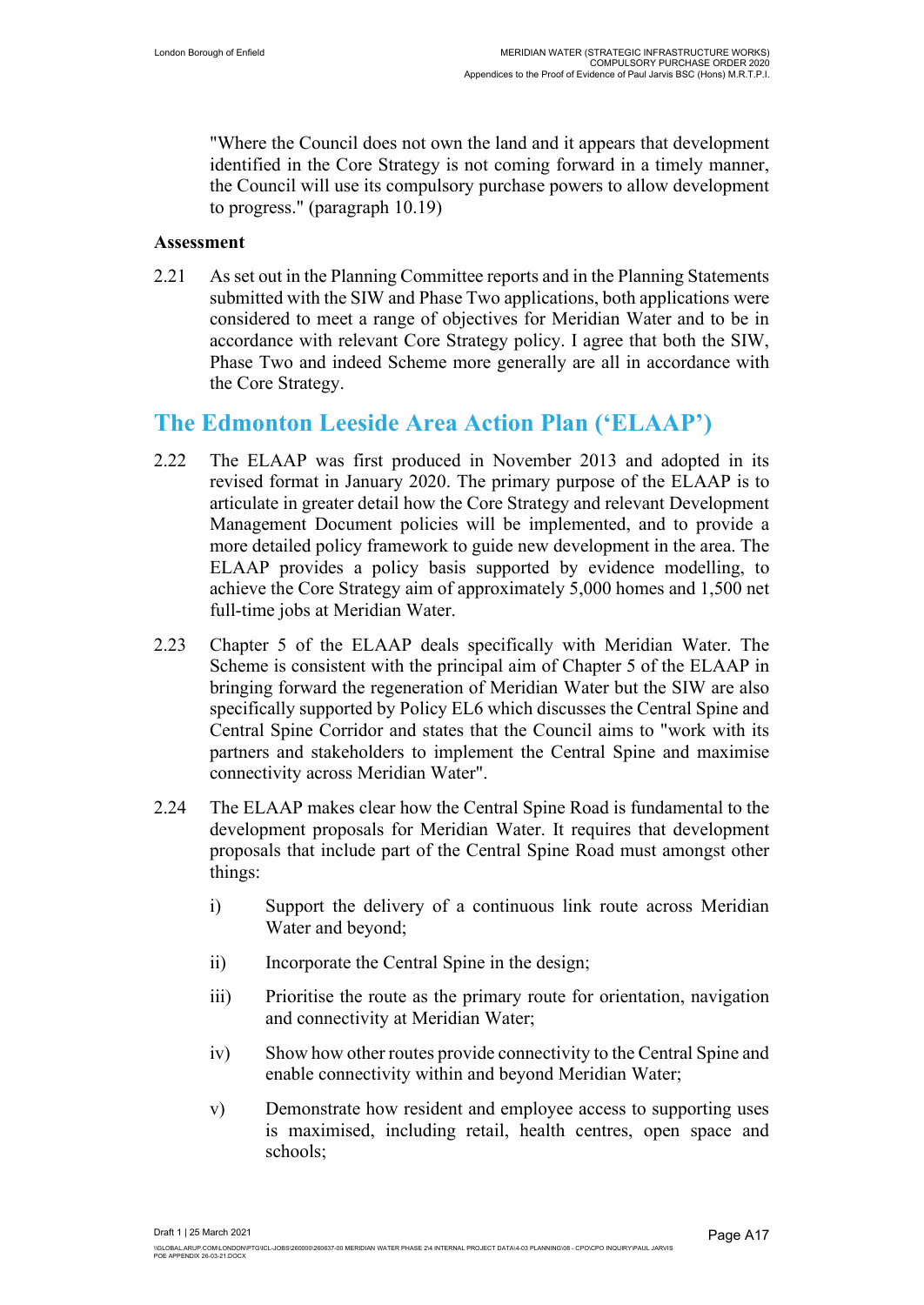- vi) Demonstrate how the Central Spine. will act as the trunk route for servicing and subterranean infrastructure, including details of how the routes will positively and proactively connect to the Central Spine route and servicing on adjacent sites;
- 2.25 The ELAAP defines a safeguarded corridor for the route of the Central Spine Road within which the route permitted by the approved SIW falls.
- 2.26 Chapter 14 of the ELAAP provides policy support for the Council's approach to land assembly at Meridian Water. Specific recognition is given to the importance of a comprehensive regeneration and the use of CPO powers to enable effective delivery. It also highlights at paragraph 14.2.8 the importance of infrastructure where it states:

"[L]and in some key parts of the site is fragmented between several owners. To deliver the infrastructure needed to develop Meridian Water in an effective and timely way, greater control over land and delivery is required. This relates particularly to delivery of the Central Spine as the key linking element".

2.27 The ELAAP also notes the area as being strategically located at the heart of the Mayor's Upper Lee Valley Opportunity Area and the London-Stansted corridor and long established as a significant employment location with some parts of the area seeing transformational change, in particular at Meridian Water.

#### **Assessment**

- 2.28 Compliance with ELAAP policy was set out in detail as part of the SIW and Phase Two submissions. In determining both applications, the LPA had regard to a number of matters including:
	- i) the principle of development
	- ii) extent to which development supported economic growth and net increase in jobs
	- iii) mix of uses
	- iv) housing capacity
	- v) infrastructure capacity and delivery
	- vi) design of the road network
	- vii) pedestrian, cyclist and vehicular accessibility
	- viii) compliance with transport modelling that underpinned the ELAAP
	- ix) location of the CSR within the 'corridor' established by the ELAAP
	- x) open and recreational space provision and
	- xi) flood risk mitigation